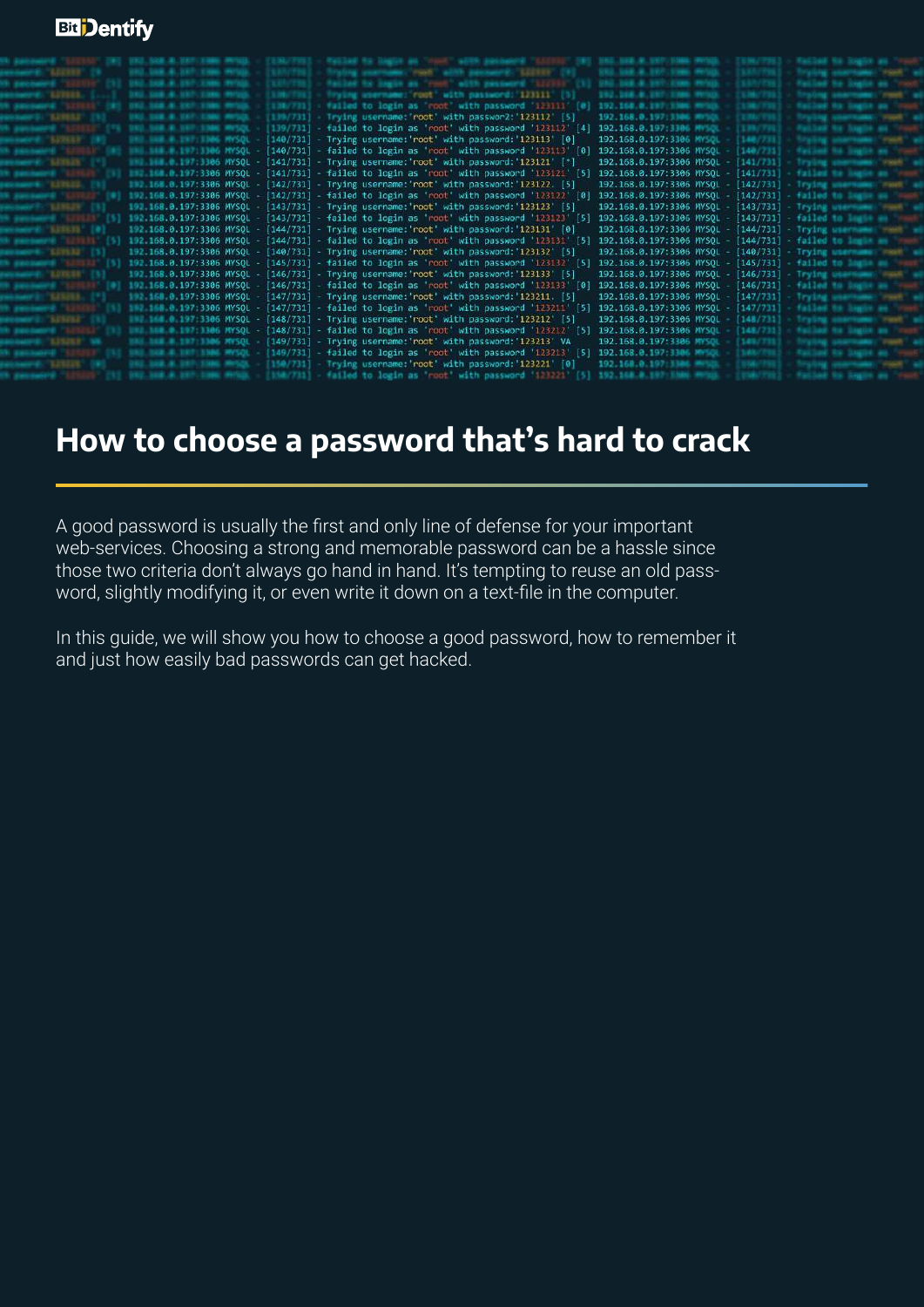#### **Personal & Public information**



#### **1. Use long passwords**

Hackers use special programs to guess passwords; the technique is called "brute force attack," a three character password takes less than a second to crack. Never use less than 8 characters and if possible, try to use 12 characters for a good safety margin.

A good rule of thumb is to use the **"8-4-rule"**: *8 characters minimum, 1 lowercase, 1 uppercase, 1 number and 1 special character (8, 1+1+1+1=4).* 

#### **2. Use nonsense phrases**

Avoid using real dictionary words in any language, and avoid spelling dictionary words backward. Try to use words that are not grammatically correct, use your own spelling that you remember; this makes them much harder to crack.

You probably have some funny spelling only you and your friends use, that's a good word to use. Don't use misspellings popular online; don't use words from memes.

#### **3. Include numbers, symbols, uppercase, and lowercase letters**

This is the "8-4-rule" again. The more you mix it up the harder it will be for a computer to guess. You could substitute the number zero for an "O" or an "@" for the letter "A".

#### **4. Don't use personal information**

Easily discoverable information, such as your birthday, anniversary, address, city of birth, high school, relatives and pet's names, should not be included in your password.

#### **5. Don't reuse passwords**

When there is a large attack and hackers breached a system, the list of compromised email addresses and passwords are often leaked online. Other hackers will use these login credentials since many users are unaware of this breach and will often reuse passwords on different services. This is why you should never reuse passwords.

#### **6. Don't tell anyone**

This should go without saying, but people still do it out of laziness. Don't give your password to anyone else and don't type your password within plain sight of other people. Don't write your passwords on post-its next to your computer; it's like begging to be hacked.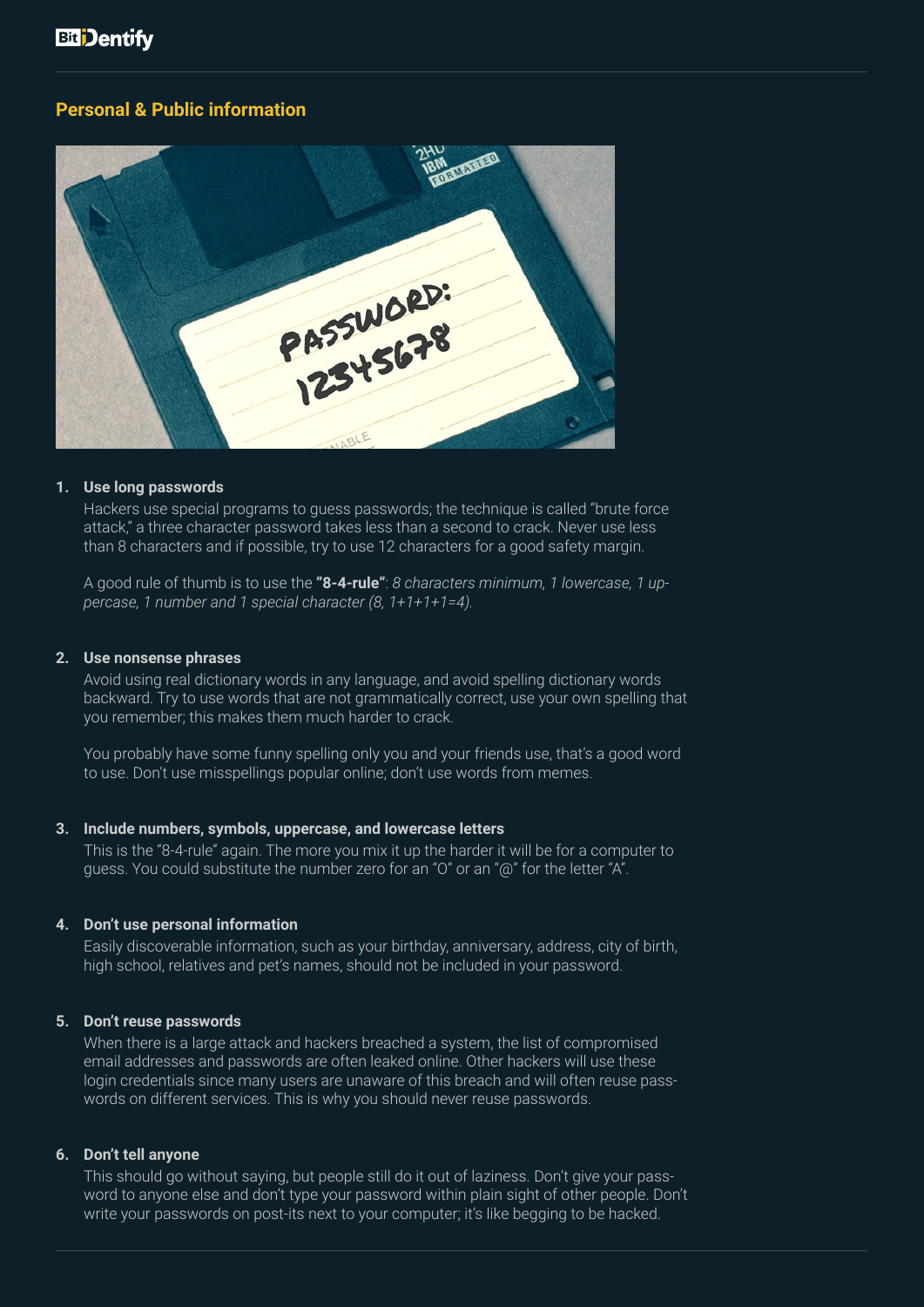# **Personal & Public information**

#### **• Change your passwords**

The more sensitive your information is, the more often you should change your password. For example, your Google or Facebook password should be changed at least once a year, and never to be reused.

#### **• Use 2FA when possible**

2FA is short for "[2 Factor Authentication](https://en.wikipedia.org/wiki/Multi-factor_authentication)" and is a second layer of security you can enable for more sensitive web services like Google or Facebook. For example, with 2FA enabled on Gmail, the user logs in as usual with his username and password, then a code gets sent to the user's cellphone that needs to be verified before login is completed. Since more than 80 percent of people use the same password across multiple services, enabling 2FA is vital to stop hackers.

#### **• Don't EVER write down your passwords on your computer**

You should write down your passwords; you just have to use a pen and paper. Writing down passwords on your computer or mobile device is just a really bad idea, it's like begging to be hacked. If a hacker can compromise your devices, he can easily find your passwords if stored on the device.

#### **• Use a password manager**

Using different passwords for all sites and changing them with regular intervals can easily become too much to manage. A good solution to this problem is password managers; it's an application that remembers all your passwords and automatically logs in to your services. All your passwords are stored in this app and are protected by a master password, it's the only passwords you need to remember to log in to all your services.

A good and highly recommended password manager is **KeePassXC**

- Open-source and audited
- Uses modern non-NIST crypto (Argon 2 KDF, ChaCha20) (sorry NSA)
- Minimal attack surface (only password manager Tavis Ormandy of Google Project Zero recommends)
- Immune from commercially pressures that tip security balance

Download: <https://keepassxc.org/download>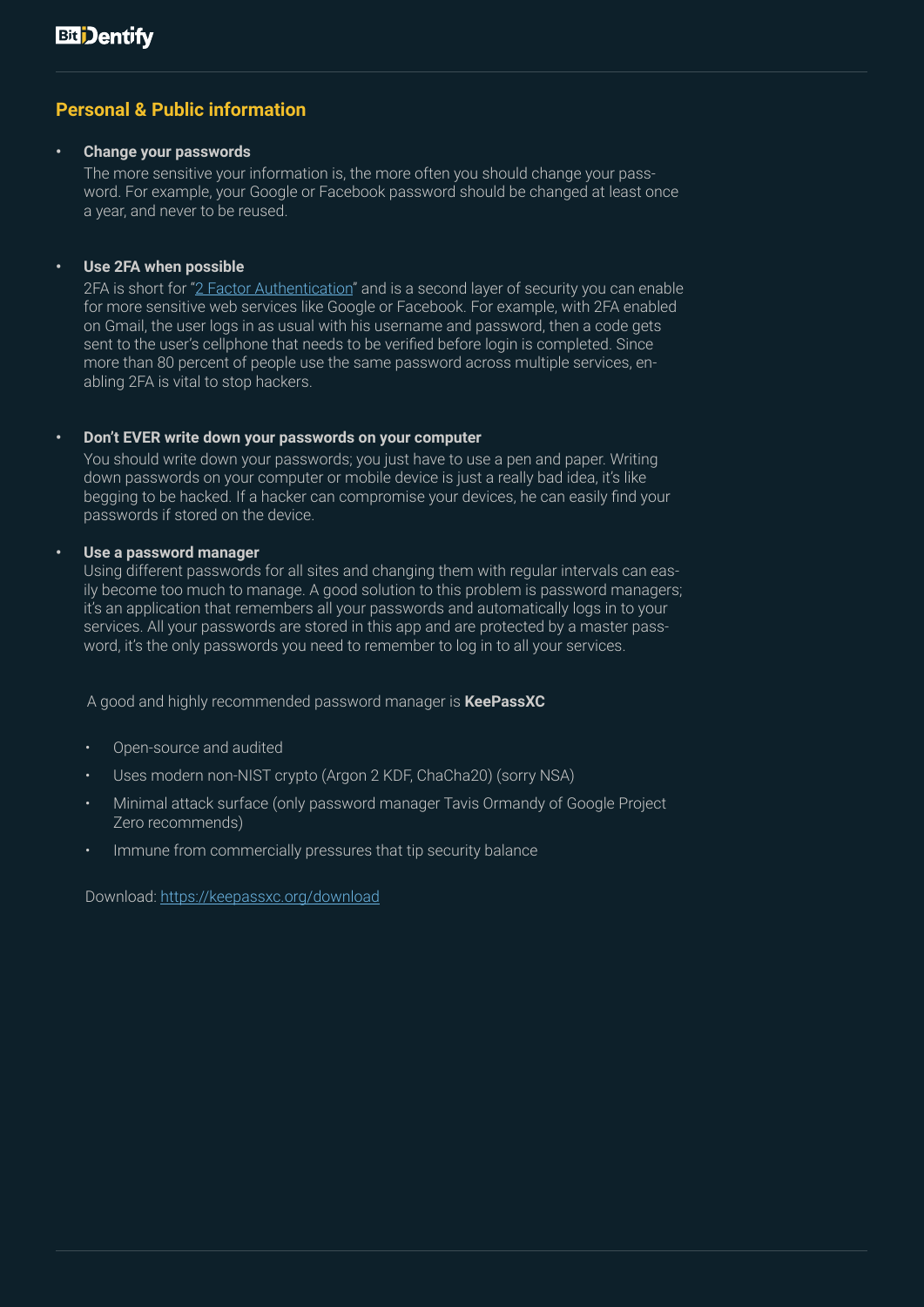### **How passwords get hacked?**

Hackers employ different techniques depending on the situation and the type of password to be cracked. If it's a password that can be cracked offline they use Brute Force Attacks or Dictionary Attacks; if it's an online password they use Phishing.Delete and Ok.



#### **1. Brute Force Attack**

A [brute force attack](https://www.cloudways.com/blog/what-is-brute-force-attack/) works for shorter passwords up to 8 characters; it's essentially just a program that guesses passwords until it gets it right. It's one of the oldest methods used to crack passwords but still effective under the right circumstances. One hacker used a 25-GPU cluster to crack any 8-character Windows password back in 2012, having the ability to make 350 billion guesses per second.

#### **2. Dictionary attack**

While brute force attacks try every combination of symbols, numbers, and letters, [a](https://privacycanada.net/attack-vectors/dictionary-attack/)  [dictionary](https://privacycanada.net/attack-vectors/dictionary-attack/) attack tries a prearranged list of words found in a dictionary. A password consisting of a single English word is fairly easy to guess and even appending numbers behind that word might not be enough. The only way to survive a dictionary attack is to use uncommon words, misspellings, and more than one word, preferably eight.

#### **3. Phishing**

[Phishing](https://www.khanacademy.org/computing/ap-computer-science-principles/the-internet/cybercrime-and-prevention/a/phishing-and-passwords) is a type of social engineering attack where the hacker masquerades as a trusted entity, tricking the user into divulging their login details. Usually, the hacker sends the target a phishing email claiming there is a problem with some of their services they need to take action on. The email usually directs the user to a link that leads to a fraudulent website made to look exactly like the user's original service (bank, email etc). Once the user enters their info, it's stolen.

#### **4. Leaked passwords**

After [big data breaches](https://www.cnet.com/news/2019-data-breach-hall-of-shame-these-were-the-biggest-data-breaches-of-the-year/), the information from those breaches is usually leaked online for other hackers to use. These databases contain billions of hacked usernames and passwords for many of the biggest online services, and for most people, this goes by unnoticed so they keep using the same passwords.

Using these databases, the hacker can automatically cycle trough all previously hacked passwords, and more times than not; they find a match. This is why it's so important to change your password; the could already be leaked.